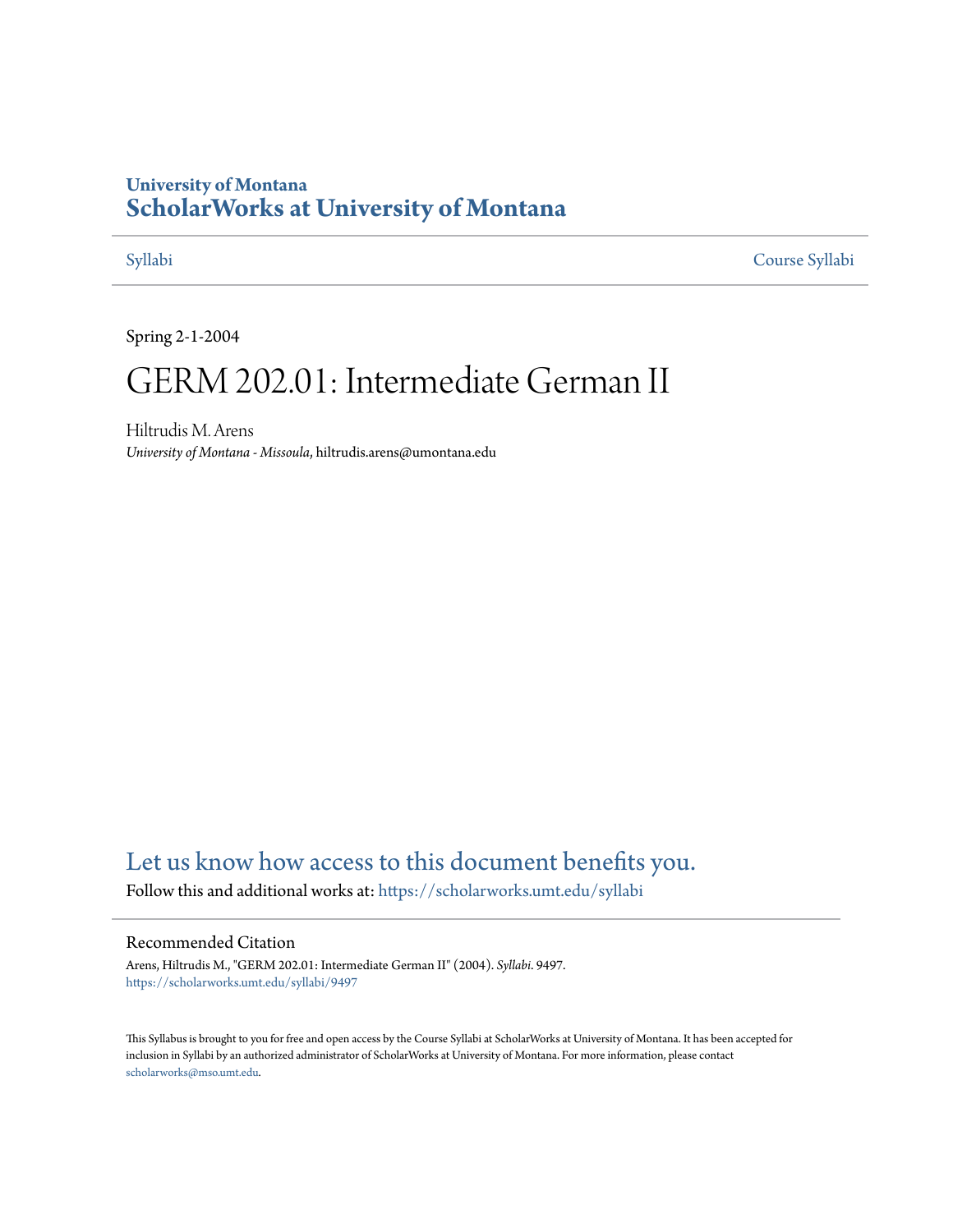Professor Hiltrud Arens Büro: LA 436 Sprechstunden: Die: 9:00-10:00 Uhr; 12:00-1:00 Uhr (office hours) MoFr: 12:00-1:00; Mitt: 1-2:00 Uhr oder nach Vereinbarung Telefon: 243-5634 (Büro); 728-9193 (Privat) Email: harens@selway.umt.edu

**Goals**:1) To deepen understanding of the structures of the German language; 2) to expand ability to read, write, and communicate orally in German; 3) to extend understanding of geography, culture, and history of the German-speaking countries; and 4) to develop the ability to gain access to substantial information regarding German-speaking Europe. We will work through chapters (themes and grammar) 6-10 in the textbook.

Texts: *– Kaleidoskop: Kultur, Literatur und Grammatik.* 6<sup>th</sup> Edition. Moeller, Adolph, Mabee, Liedloff, eds. NY: Houghton Mifflin Company, 1998. AND A reasonably good English-German dictionary (Langenscheidt, for example)

**Formats:** We will rely on various formats designed to foster active participation of all students. These will include activities with partners, small groups activities, 'team' projects, full class discussion, audio-visual work, etc. The activities will ordinarily be geared toward enhancing communcative skills in German. The language of this course will be primarily in *German*.

**Expectations and requirements**: It is expected that all students will be in ATTENDANCE daily. Since the course is intended to be largely participatory, such attendance will be required. Except under unusual circumstances, if a student misses more than 7 class sessions during the semester, *the final grade will be lowered one whole grade*: A becomes B, B becomes C, etc.

It is also expected that all students will complete assigned work (both oral and written) as requested and be prepared for each class session.

|                | The final grade will be based on:          |  |  |
|----------------|--------------------------------------------|--|--|
| attendance:    | 110 points $(55x2)$                        |  |  |
| assignments:   | 60 points (20x3) $[-1, 3]$ = 2 / - = 1/ 0] |  |  |
| $5$ quizzes:   | 125 points $(5x25)$                        |  |  |
| 1 small essay: | 55 points                                  |  |  |
| 3 tests:       | 300 points $(3x100)$                       |  |  |
| final:         | 150 points                                 |  |  |
|                | 800 points                                 |  |  |

**German 202 Zeitplan Arens**